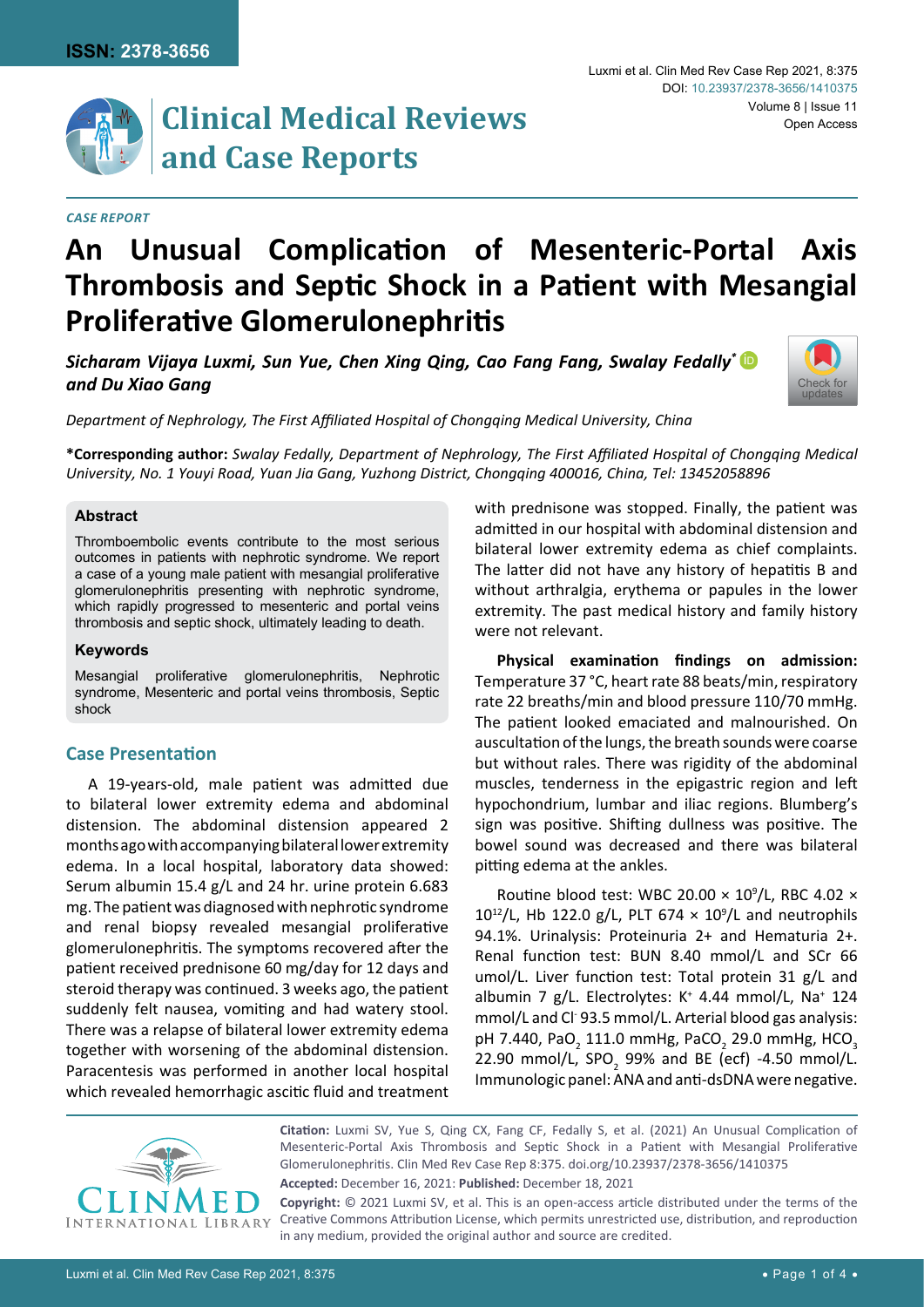HBsAg was negative. Paracentesis was performed and showed a turbid ascitic fluid, with WBC > 50/HP and RBC 20-30/HP and culture revealed the presence of Gramnegative bacilli and Gram-positive cocci. Biochemistry of the ascitic fluid showed: Total protein 4 g/L, Albumin 1 g/L, LDH 303 U/L and ADA 17.7 U/L.

The patient was diagnosed with primary nephrotic syndrome, hyponatremia and acute peritonitis. After admission in our hospital, the patient received oxygen by mask. Levofloxacin, cefepime and metronidazole were at once given to prevent the spread of infection. Diuretics and other symptomatic treatment were given but the patient still had pain in the epigastric region, with sweating, low vitality and serious edema. The results of the coagulation profile showed: PT 67.1s, INR 5.79, APTT 90.8s, FBG 4.85 g/L and D-dimer 213.0 ul/L. Abdominal CTV was performed and showed thrombosis in the superior and inferior mesenteric veins (MVT) and portal vein (PVT) ([Figure 1](#page-1-0)). Treatment with low molecular weight heparin was immediately started. 45 hrs after admission, the patient suffered from dyspnea and had a respiratory rate of 65 breaths/min and heart rate of 132 beats/min and the blood pressure was 65/30 mmHg. Dopamine and voluven were given to the patient and the blood pressure raised to 100/60 mmHg. The patient had to be transferred to the ICU for intubation but refused due to financial limitation. 3 hrs later, the patient felt irritated with blurred consciousness and had tremor of the head and both upper and lower limbs with a blood pressure of 110/65 mmHg, heart rate of 135

beats/min and respiratory rate of 40 breaths/min with shallow and rapid breathing. Ultimately, the patient died 2 days after admission in our hospital.

# **Discussion**

Nephrotic syndrome is always complicated with acute kidney injury, infection and thrombosis and a serious complication may affect the prognosis of the patient [\[1](#page-2-0)]. In this case, the patient was initially diagnosed with primary nephrotic syndrome because of edema, hypoalbuminemia and proteinuria; with exclusion of systemic lupus erythematosus, HBV-associated nephritis and papular nephritis, and the histopathological change was mesangial proliferative glomerulonephritis. Even the edema was temporarily relieved after treatment with prednisone but unfortunately, the patient died of a sudden onset of complications; that is thrombosis (MVT and PVT), secondary peritonitis, septic shock and acute respiratory distress syndrome (ARDS).

Thrombosis is a common complication of the nephrotic syndrome. Several factors are responsible for the development of thromboembolic events including a hypercoagulable state and steroid therapy. However, the most common thrombosis in the nephrotic syndrome is that of the renal vein and deep veins of the lower extremity; the prevalence of renal vein thrombosis being highest in patients with membranous glomerulonephritis at 37% followed by membranoproliferative glomerulonephritis at 26.2% and minimal change disease at 24.1% [[2\]](#page-2-1). MVT alone or

<span id="page-1-0"></span>

**Figure 1:** Thrombosis in (a) The superior and inferior mesenteric veins (MVT) and; (b) Portal vein (PVT) in the patient with mesangial proliferative glomerulonephritis. As shown by CTV, there was obvious occlusion in the superior and inferior mesenteric veins and portal vein.